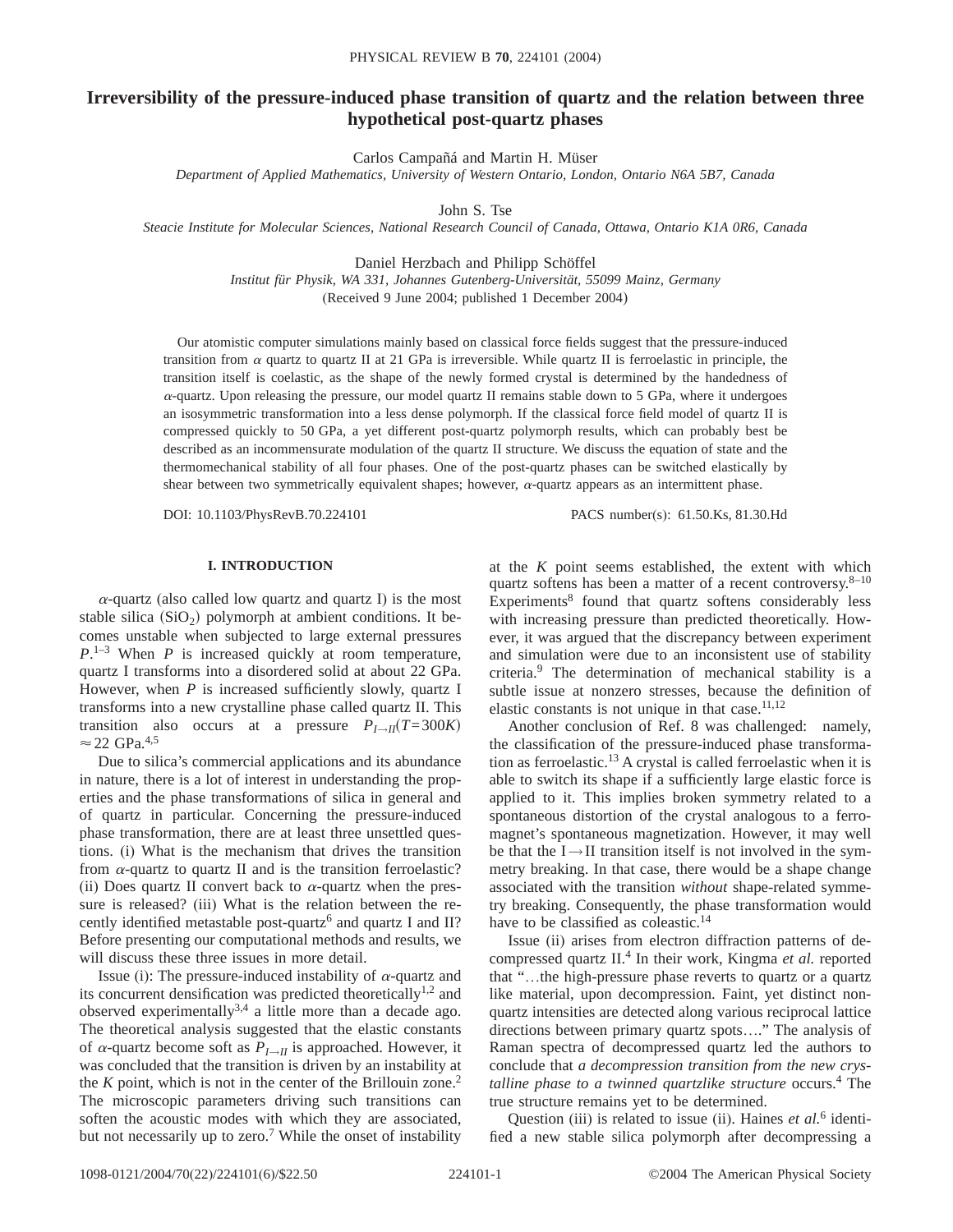sample from 45 GPa to ambient conditions. The highpressure sample was obtained from shock-compressing quartz II. Moreover, one year before those experiments, one of the present article's authors<sup>15</sup> found evidence for a new post-quartz phase resulting from decompressing quartz II. However, these results have not yet been supported by *ab initio* calculations.

In this paper, we intend to address these three central questions. For this purpose, we employ molecular dynamics (MD) simulations based on the model potential suggested by van Beest, Kramer, and van Santen<sup>16</sup> (BKS). Some results will be checked with an alternative model potential developed recently by Tangney and Scandolo,17 as well as by *ab initio* calculations.

# **II. METHODS**

The BKS potential is one of the model potentials<sup>18,19</sup> that have proved particularly useful in simulating various silica polymorphs in general<sup>20</sup> and elastic properties—for example at the transition between  $\alpha$ - and  $\beta$ -quartz, in particular.<sup>21</sup> Anharmonic effects at low temperatures, $22$  pressure-induced distortion of  $SiO<sub>4</sub>$  tetrahedral units in  $\alpha$ -quartz under pressure,<sup>5</sup> and the properties of disordered silica melts<sup>23</sup> are also reproduced reasonably well with the BKS potential.

Unless noted otherwise, all MD simulations are performed at room temperature and at constant external, isotropic stress, which means that shape and size of the simulation cell are variable. Initial configurations consist of single crystals of  $\alpha$ -quartz composed of 720 SiO<sub>2</sub> units. One initial configuration corresponded to left-handed  $\alpha$ -quartz, the other initial configuration to right-handed  $\alpha$ -quartz. The crystal axis at zero pressure corresponds to *a*, *b*, and  $c \approx 29.8$ , 34.5, and 27.3 Å, respectively. Time steps are 1 fs long, and 10 000 steps are usually discarded for equilibration. Here 50 000 time steps are retained for observation. The equations of motion were thermostated using a Langevin thermostat with coupling  $\gamma=4$  THz. This limits the resolution of dynamical data to a little less than  $\delta v \approx 1$  THz.

The Parrinello-Rahman method was used for the box dynamics.24 We ensured good thermal averages of the strain fluctuations by coupling the geometry of the cell to a stochastic thermostat  $\gamma_{\text{box}}$  of a slightly smaller value than that for the particles—to be specific, typically  $\gamma_{\text{box}} \approx \gamma/2$ . The box inertia *W* was chosen small—i.e., so small that the fluctuations of the box shape occurred on time scale barely larger than those of the particles. A similar procedure resulted in excellent values for elastic constants of  $\alpha$  and  $\beta$  quartz in previous work.21 We want to point out at this point that choosing small box inertia *W* was important to invoke the pressure-induced crystal-crystal transitions. Large values of *W* slow down the dynamics with respect to the real dynamics. Large value of *W* turned out to favor amorphization of the  $SiO<sub>2</sub>$  over the pressure-induced crystal-crystal transition.

Thermal averages in general and elastic constants are evaluated on the basis of 100 000 time steps. Before crossing a phase transition point, one system is replicated 10 times, equilibrated 60 000 time steps with different random seeds for the Langevin thermostat, before the transition was in-



FIG. 1. Equation of state at room temperature for three quartz species. The arrows mark possible phase transformation paths. Dashed lines are drawn to guide the eye. Open symbols are results from *ab initio* simulations.

voked via a small pressure change. We run this number of replica to (statistically) explore the effect of handedness on the shape of the new pressure-induced crystalline phase.

We also rerun some of our simulations with an alternative force field that was recently developed by Tangney and Scandolo<sup>17</sup> (TS). The TS potential does not only contain two-body interactions, but it also includes inducible dipoles on the oxygen atoms and thus has the ability to incorporate effectively many-body effects. A detailed study of the TS potential will be presented elsewhere.<sup>25</sup> At this point, we may comment that the TS potential gives excellent agreement with experimental data for all quantities and phases that were tested.

Last, *ab initio* calculations using the VASP code<sup>26</sup> were employed in order to ensure the reliability of our conclusions. Full geometry optimizations were made of the MDpredicted unit cell structures. The projected-augmented-wave (PAW) pseudopotentials<sup>27</sup> provided in the library for Si and O were used in these calculations.

#### **III. RESULTS**

## **A. Phase transformations and equation of state**

The equation of state resulting from the simulations are shown in Fig. 1. We start at  $P=0$  GPa with an ideal  $\alpha$ -quartz configuration, increase *P* gradually to 28 GPa, and go back to zero pressure. On increasing pressure,  $\alpha$ -quartz transforms into quartz II at  $P=21.7$  GPa, in agreement with experimental observations<sup>4</sup> and previous molecular dynamics simulation studies.28,29 An interesting observation is that the shape of the quartz II simulation cell is predetermined by the handedness of the  $\alpha$  quartz sample; i.e., if we start with an  $\alpha_1$  (or right-handed) quartz sample, we always obtain the same shape, which is different than the shape that results from compressing an  $\alpha_2$  (or left-handed) sample. We would therefore classify the transition as coelastic, since the relevant ergodicity breaking had already occurred in  $\alpha$ -quartz. Also, as one may infer from the structure analysis presented further below, there is no obvious group-subgroup relationship be-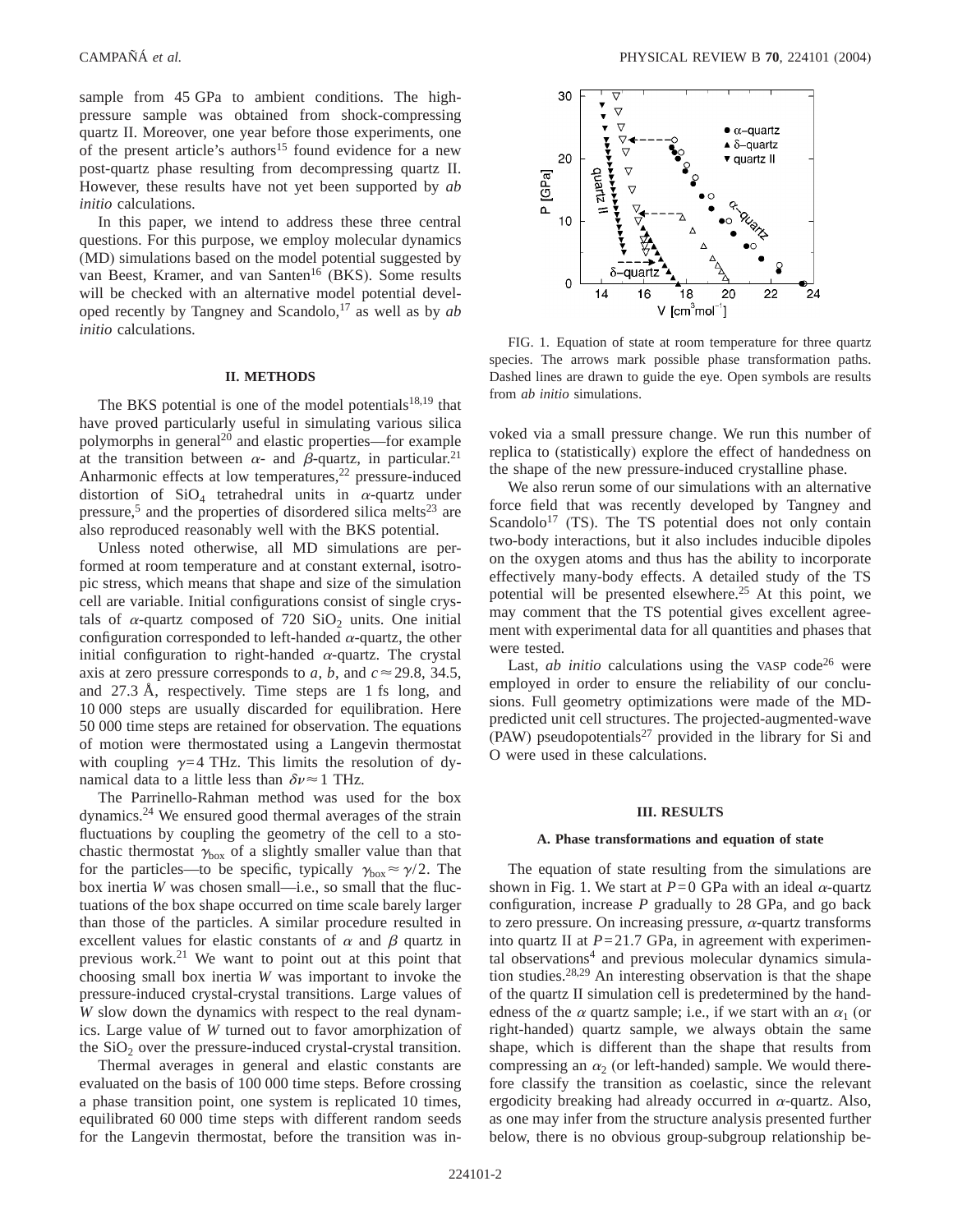

tween the two phases. This certainly allows for the possibility that the phase transformation is coelastic.

The transition from  $\alpha$ -quartz to quartz II appears to be irreversible. On reducing the pressure, a transition into  $\alpha$ -quartz does not take place. Instead, a new phase is formed upon decompression at  $P_{\text{II-}\delta} \approx 5 \text{ GPa}$ , which we call  $\delta$ -quartz. The new  $\delta$ -quartz has structural similarity with  $\alpha$ -quartz, even though its space group  $C2$  is identical to that of quartz II. Both structures are formed from tetracoordinated  $Si$ —O network. The quartz II is a severely sheared form of  $\delta$ -quartz. Both transitions I $\rightarrow$ II and  $\delta \leftrightarrow$ II are accompanied by dramatic changes in volume, which clearly points to a discontinuous phase transformation in both cases. The II- $\delta$  transition exhibits distinct hysteresis effects.

Despite the quantitative difference between the BKS and the *ab initio* equation of state, both methods agree qualitatively. The topology of the equation of state diagram is produced correctly by BKS. While the density of  $\delta$ -quartz at ambient conditions is underestimated by about 10%, the (spinodal) transition pressures agree almost perfectly well with the *ab initio* values. Previously, the BKS-based prediction of a five-coordinated silica polymorph<sup>30</sup> had also been supported by *ab initio* calculations.<sup>31</sup> We therefore believe that BKS may correctly reproduce the qualitative features of the transitions of interest. It should be noted that we did not check for mechanical and dynamical stabilities of the *ab initio*—predicted structures. First-principles calculations of the elastic constants and phonon band structures are quite elaborate for systems with very low symmetry and beyond the feasibility of the present study.

Additional calculations were performed at even higher pressures. Their results are not included in Fig. 1. When *P* is increased *slowly* above 30 GPa, both molecular dynamics and *ab initio* calculations suggest a transition into a muchdensified, disordered state. We conclude that quartz II becomes unstable at that point and that there is no obvious pathway from quartz II to another crystalline phase. However, when we compress a large simulation cell in molecular dynamics to very large pressures—i.e., *P*=50 GPa—a yet different crystalline phase (which we call quartz II*m*) is obtained. When decompressed adiabatically, quartz II*<sup>m</sup>* remains stable down to 30 GPa, where it transforms back into quartz II. At that transition, only a small volume change of approximately 0.5% is observed. If the quartz  $II<sub>m</sub>$  results were included into Fig. 1, the additional data would appear as an extension of the quartz II curve. Finally, we wish to comment that we do not believe that BKS potential is reliable for the extreme pressures necessary to produce quartz II*m*. But we believe that the effect of the pressure-induced incommensu-

FIG. 2. Snapshots of (a)  $\delta$ -quartz (*P*=0 GPa), (b) quartz II  $(25 \text{ GPa})$ , and (c) quartz  $II<sub>m</sub>$ (50 GPa). Light and dark atoms reflect, respectively, Si and O atoms.

rate phase is an interesting effect in its own right without relating to an existing material.

### **B. Structure and stability**

All three post-quartz phases show structural similarity. Snapshots of the BKS calculations are shown in Fig. 2. One difference between  $\delta$ -quartz and quartz II is that the two oxygen atoms in the open spaces move on top of each other in the latter phase. The quartz  $II<sub>m</sub>$  phase seems to be a modulated version of quartz II. The apparent disorder in the quartz II*<sup>m</sup>* snapshot is frozen in at room temperature on the time scale of the simulation. We interpret this as a probably incommensurate modulation of the lattice, which is pinned. This seeming disorder is thus different from that in  $\beta$ -quartz (the high-temperature version of quartz I), where timeaveraged structure and instantaneous structure can be distinguished fairly easily.13 The long wavelength associated with the lattice modulation makes it presently unfeasible for *ab initio* methods to tackle the stability of quartz  $II<sub>m</sub>$ . As mentioned above, we consider the effect related to quartz-II*<sup>m</sup>* an interesting effect of the BKS potential rather than a phase transformation in real  $SiO<sub>2</sub>$ . Despite their structural similarities, all phase transformations between the three (BKS) postquartz phases are discontinuous (first order).

Overall, *ab initio* and BKS results agree very well with one important exception: BKS  $\delta$ -quartz turns out to have lower (free) enthalpy than  $\alpha$ -quartz above 4 GPa, whereas  $ab$ *initio* values for the enthalpy do not favor  $\delta$ - over  $\alpha$ -quartz at any pressure within the range where both phases are metastable. Thus, there is a bias in BKS that certainly favors the sheared post-quartz structure. Despite this discrepancy, we are confident that a mechanical stability analysis for the BKS potential is meaningful, because the values for the pressures at which the spinodals are found agree almost perfectly between BKS and *ab initio* calculations and experiment. This includes the amorphization of quartz II, which occurs when *P* is increased *slowly* above 30 GPa.

As mentioned in the Introduction, Kingma *et al.*<sup>4</sup> and Haines *et al.*<sup>6</sup> arrived at quite different diffraction patterns for the metastable 25 GPa quartz polymorph. Analyzing the x-ray scattering intensity  $S(Q)$  that one can obtain from our simulations favors the earlier results by Kingma *et al.* Some of the nonquartz entities in their diffraction patterns (which the authors attributed speculatively to the pressure mediating neon) occur at places where we find peaks due to quartz II; see Fig. 3. We thus believe that our simulation reproduce the configurations obtained experimentally by Kingma *et al.* rather than by Haines *et al.*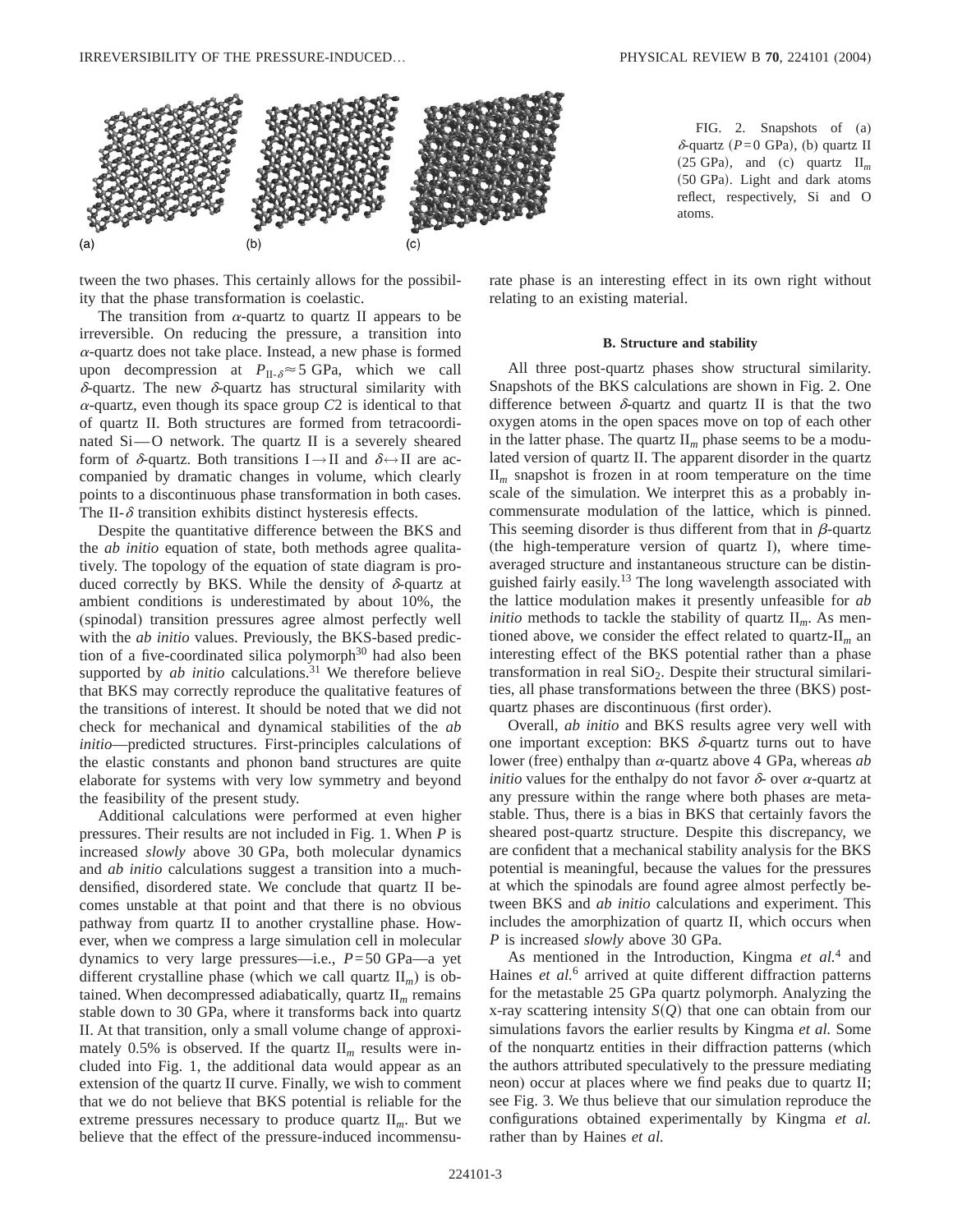

FIG. 3. X-ray diffraction intensity as measured experimentally (Ref. 4) and as obtained from simulations.

One could speculate that the difference between the structures observed by Kingma *et al.*<sup>4</sup> and Haines *et al.*<sup>6</sup> is that in Ref. 6 the experiment was performed under good hydrostatic conditions due to the use of helium as the pressure medium. However, no medium was used in the earlier experiments of Ref. 4. In the latter case, the structural transformation is likely to be kinetic rather than truly thermodynamic (within the phases accessible through displacive transformations). The MD calculations may be more closely related to kinetic transformations rather than to thermodynamic transformations. Unfortunately, it is difficult to ascertain this speculation within MD.

Further confidence in the correctness of the phase transformation was obtained by using a different, more realistic potential energy surface: namely, the fluctuating dipole potential by TS.17 While the transition pressure was higher for TS than for BKS—namely, at  $28$  GPa—the same SiO<sub>2</sub> polymorph was obtained in TS as with BKS. The decompression scenario with TS is slightly different than that in BKS; however, most features remain similar. In particular, the  $I \rightarrow II$ transition remains coelastic and irreversible. Upon decreasing pressure, the system undergoes a reversible, discontinuous phase transformation into a structure that is again a decompressed version of the quartz II structure. This occurs in the TS potential at a pressure slightly above 20 GPa. We also add that the TS quartz II (to be precise its decompressed phase) did not remain stable all the way down to 0 GPa, but reverted very slowly to  $\alpha$  quartz at about 7 GPa. Thus, even though the TS potential had certainly a much smaller bias towards the sheared post-quartz structures than the BKS potential, qualitatively similar behavior was found. More details will be reported on the TS potential elsewhere.<sup>25</sup>

The space group of  $\delta$ -quartz and quartz II is  $C2$  (Ref. 33). It is interesting to note that the unit cell does not triple in the *z* direction, even though  $\alpha$ -quartz does become unstable near the  $K$  point of the Brillouin zone.<sup>2</sup> The number of atoms per unit cell (9) even turns out to be unchanged. We conclude that the quartz II phase does not follow the Landau scheme



FIG. 4. Minimum eigenvalue  $\lambda$  of matrix of stiffness coefficients *B* as a function of pressure *p*.

and note that the final structure does not have to be commensurate with the soft mode, because the transition is not second order.

In order to address the mechanical stability of the various phases, we analyzed the Born stability criterion (BSC) at finite pressures. As discussed in Refs. 9, 11, and 12, the correct BSC at nonzero temperatures is based on stiffness or Birch coefficients  $B_{\alpha\beta}$  rather than on elastic constants: In order for a solid to be mechanically stable, all eigenvalues of the *B* matrix must be positive. The Birch coefficients *B* result as second derivatives of the free energy  $\mathcal F$  with respect to Lagrangian strain, while elastic constants  $C_{\alpha\beta}$  are defined as the second derivative of  $\mathcal F$  with respect to the Eulerian strain. Both definitions coincide only at zero-external pressure.

Figure 4 shows the minimum eigenvalues of *B* for  $\alpha$ -quartz and the three post-quartz polymorphs. Only  $\alpha$ -quartz becomes soft (i.e.,  $B_{\text{min}}<5$  GPa) near the transition, even though, strictly speaking, it does not soften completely in the thermodynamically (meta) stable region.<sup>2,9,32</sup> While the absolute values of  $B_{\text{min}}$  remain large in the other phases, the slopes of  $B_{\text{min}}$  become large near the  $\delta \leftrightarrow \text{II}$  transformation. This is indicative of a coupling of the modes that drive the transition to the long-wavelength modes. The arrows "fast" and "slow" in Fig. 4 indicate that in one case the externally applied pressure is abruptly increased from 30 GPa to 50 GPa. The simulation cell can quickly respond to these dramatic changes provided that its inertia is chosen sufficiently small. In a slow compression simulation, *p* is increased incrementally by 2 GPa. After each pressure change, the system is equilibrated for a few 10 000 MD steps so that the pressure change can be considered essentially adiabatic as long as the structural rearrangements can be classified as displacive and no phase transition occurs. For each pressure, the box geometry would be given sufficient time to equilibrate provided that no lattice reconstruction occurred.

The arrow labeled "slow compression" also reflects a situation in which a large value for the simulation cell's effective mass is employed. This choice prevents the volume from finding quickly (or getting stuck at) the next available minimum. The system densifies very strongly and starts "flowing," which results in  $B_{\text{min}}=0$ . If, however, the simulation cell's inertia is chosen sufficiently small, the volume change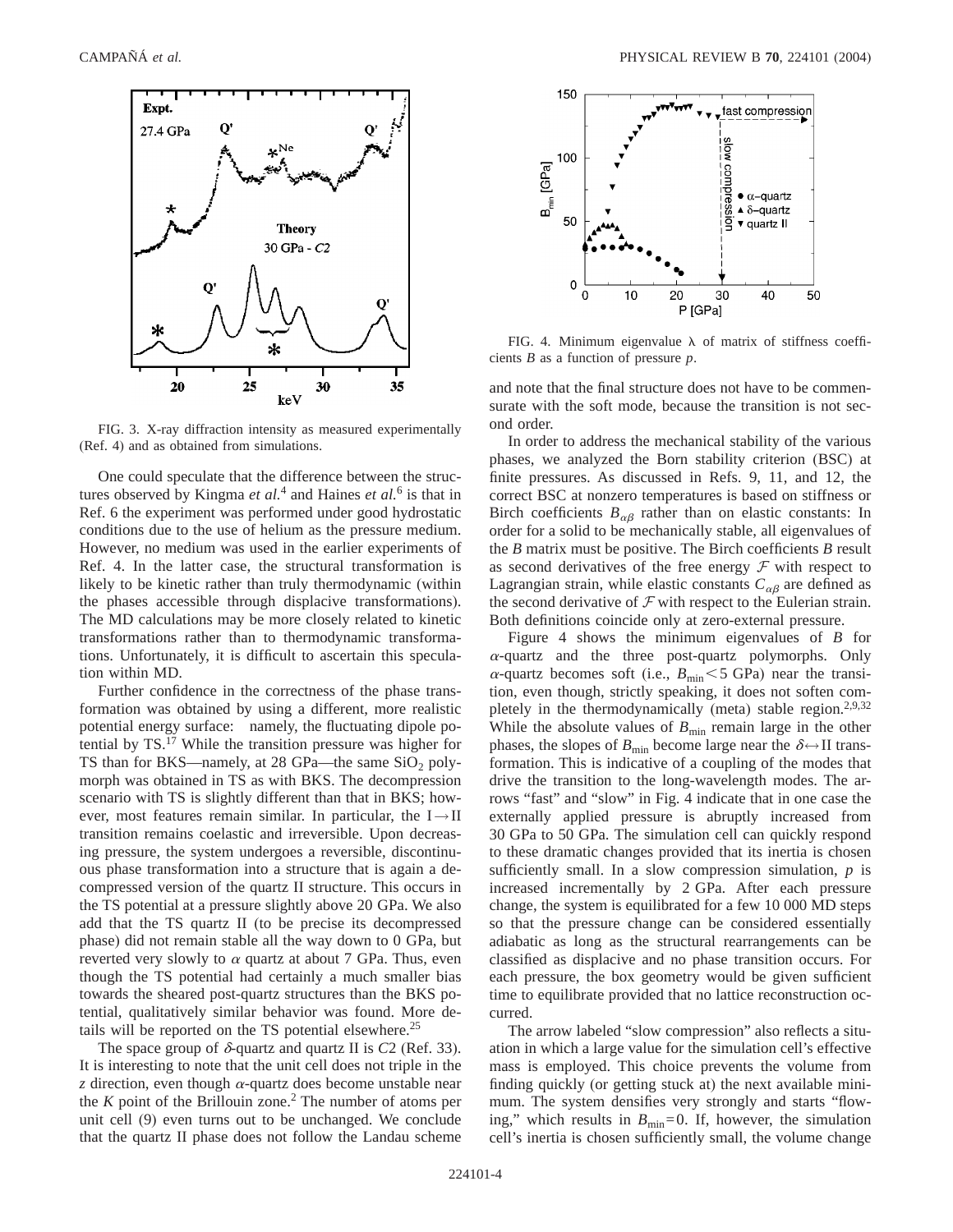

can occur concurrently with the structural, atomic rearrangements and it is possible to lock into a less dense crystalline state.

### **C. Ferroelasticity of quartz II and**  $\delta$ **-quartz**

For a crystal to be called ferroelastic, one might want to require that it must be possible to switch elastically (i.e., without bond breaking) between different, however, energetically equivalent stable shapes. In the simulations of quartz II and  $\delta$ -quartz, we attempted such a switch by confining the angle  $\Phi$ , denoted in Fig. 5 and by evolving the system under constant stress otherwise. From one simulation to the next,  $\Phi$ was moved by a value close to 1° and the system was given sufficient time to find the next available energy minimum. The result of such a set of simulation at zero external stress is shown in Fig. 5.

The stability of BKS  $\delta$ -quartz is approximately in the range of  $6^{\circ} \leq |\Phi| \leq 14^{\circ}$ . Upon decreasing  $|\Phi|$  from the stability region,  $\delta$ -quartz converts into  $\alpha$ -quartz at  $|\Phi| \approx 6^{\circ}$ with—as far as we can tell—random handedness. Upon increasing  $|\Phi|$ , the crystalline structure amorphisizes at  $|\Phi|$  $\approx$  14 $\degree$  and no recrystallization occurs on the time scale of the simulation if the constraint of fixed  $\Phi$  is released.

Similar calculations were conducted at different pressures and different temperatures.  $\alpha$ -quartz occurs as an intermittent phase even at  $p=5$  GPa, when the BKS potential (wrongly) predicts  $\delta$ -quartz to be energetically favorable to  $\alpha$ -quartz at constant strain. Conversely, quartz II cannot be switched from one state into the other in our simulations without becoming unstable when the stress is kept fixed except for the stress component controlling the tilt angle  $\Phi$ . At large pressures (25 GPa), quartz II amorphizises under shear while attempting to invert the strain. At lower pressures  $(13 \text{ GPa})$ , the behavior is more complex: Quartz II seems to convert into a yet different polymorph under shear; however, this phase is unstable against thermal noise once the condition of fixed order parameter is released. Sometimes, this new polymorph reverts back to the old quartz II configuration. Thus, while there is a shape change of the elementary cell of righthanded and left-handed quartz II, there is no obvious way how to switch between the two mirror images of quartz II directly without passing through two intermittent  $\delta$ -quartz phases and one  $\alpha$ -quartz phase. Nevertheless, since it seems possible to switch quartz II one might classify it as ferroelastic.

FIG. 5. Energy per atom as a function of shear angle  $\Phi$ . The left- and right-handed BKS  $\delta$ -quartz polymorphs can be transformed into one another by going through an intermittent  $\alpha$ -quartz phase. The crystals amorphisize irreversibly at the arrows marked 1 and 1'.

#### **IV. CONCLUSIONS**

In conclusion, the present study shows that the pressureinduced transition from (BKS)  $\alpha$ -quartz to the post-quartz phases is irreversible, as long as we consider only isotropic stresses. We identify three post-quartz phases, which we labeled  $\delta$ -quartz, quartz II, and quartz II<sub>m</sub>. They can be transformed into one another reversibly by changing the (isotropic) pressure. There is, however, the restriction that quartz II has to be compressed rather quickly from its stability region to pressures close to 45 GPa, in order to circumnavigate a collapse into a phase with even higher density than that of quartz II*m*. Despite this restriction, we obtain the same postquartz phase at ambient conditions if we decompress (adiabatically) quartz II from  $P=25$  GPa or quartz  $II_m$  from  $P$  $=50$  GPa.

We also found an ergodicity breaking related to the shape of the post-quartz crystals and in this sense the post-quartz phases can be labeled as ferroelastic. However, the shape of the post-quartz crystals is predetermined by the handedness of  $\alpha$ -quartz. Thus the pressure-induced transformation to and between the post-quartz phases are not ferroelastic. Even worse, the post-quartz phases might not be ferroelastic in the sense that an *elastic* force can be applied such that we switch between directly different, but symmetrically equivalent states. Preliminary simulations suggest the following picture: If we try to convert  $\delta_1$ -quartz to  $\delta_2$ -quartz by applying a *nonisotropic* external stress, the crystal becomes unstable and converts back to  $\alpha$ -quartz. Thus, in order to "switch" quartz II, it will probably be required to pass through a decompressed quartz II structure that can be switched by passing through an intermittent  $\alpha$  quartz phase.

Using more realistic model potentials such as the TS potential,<sup>17</sup> yields similar results. TS  $\alpha$ -quartz converts into the same high-pressure polymorphs as BKS  $\alpha$ -quartz, albeit at slightly higher pressure. Upon decompression, an intermittent decompressed quartz II phase is identified. The largest difference between the TS and BKS potentials is that the BKS potential favors much more strongly sheared tetrahedral  $SiO<sub>4</sub>$  units than the TS potential. As a consequence, the TSdecompressed quartz II phase becomes unstable at 7 GPa and reverts to  $\alpha$ -quartz. More details will be presented in a comparison of the reliability of BKS, TS, and other model potentials.25